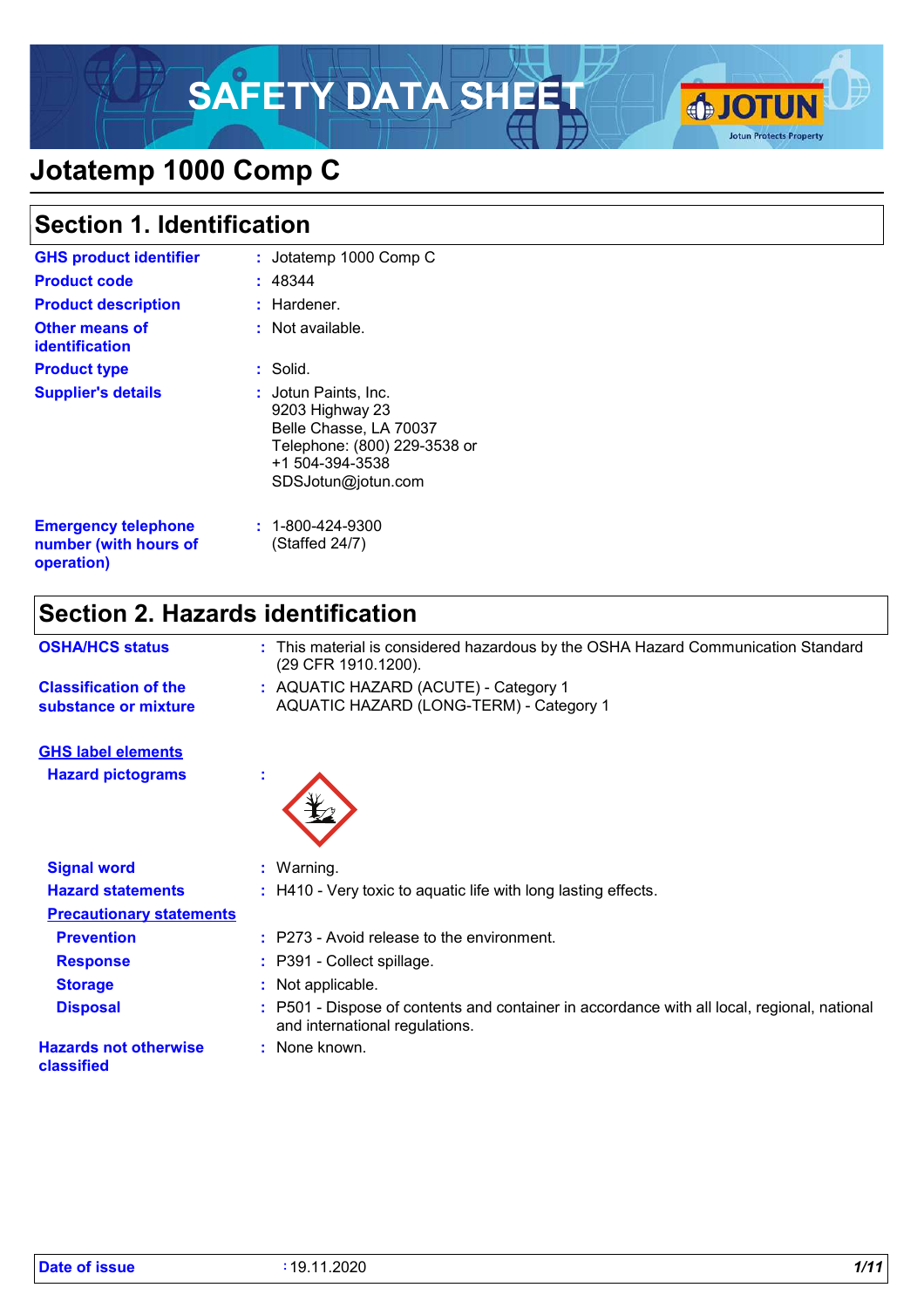## **Section 3. Composition/information on ingredients**

#### **Other means of identification Substance/mixture**

**:** Mixture

**:** Not available.

#### **CAS number/other identifiers**

| <b>CAS number</b>   | : Not applicable. |
|---------------------|-------------------|
| <b>Product code</b> | : 48344           |

| <b>Ingredient name</b> | $\frac{1}{2}$ | <b>CAS number</b> |
|------------------------|---------------|-------------------|
| <b>Izinc</b>           | ≥90           | 7440-66-6         |
| zinc oxide             | ≤5            | 1314-13-2         |

Any concentration shown as a range is to protect confidentiality or is due to batch variation.

**There are no additional ingredients present which, within the current knowledge of the supplier and in the concentrations applicable, are classified as hazardous to health or the environment and hence require reporting in this section.**

**Occupational exposure limits, if available, are listed in Section 8.**

### **Section 4. First aid measures**

| <b>Description of necessary first aid measures</b> |                                                                                                                                                                                                                                                                                                                                                                                                                                                                                                                                                                                                                                                                                                                                                                                                                           |
|----------------------------------------------------|---------------------------------------------------------------------------------------------------------------------------------------------------------------------------------------------------------------------------------------------------------------------------------------------------------------------------------------------------------------------------------------------------------------------------------------------------------------------------------------------------------------------------------------------------------------------------------------------------------------------------------------------------------------------------------------------------------------------------------------------------------------------------------------------------------------------------|
| <b>Eye contact</b>                                 | : Immediately flush eyes with plenty of water, occasionally lifting the upper and lower<br>eyelids. Check for and remove any contact lenses. Continue to rinse for at least 10<br>minutes. Get medical attention if irritation occurs.                                                                                                                                                                                                                                                                                                                                                                                                                                                                                                                                                                                    |
| <b>Inhalation</b>                                  | : Remove victim to fresh air and keep at rest in a position comfortable for breathing. If<br>not breathing, if breathing is irregular or if respiratory arrest occurs, provide artificial<br>respiration or oxygen by trained personnel. It may be dangerous to the person providing<br>aid to give mouth-to-mouth resuscitation. Get medical attention if adverse health effects<br>persist or are severe. If unconscious, place in recovery position and get medical<br>attention immediately. Maintain an open airway. Loosen tight clothing such as a collar,<br>tie, belt or waistband.                                                                                                                                                                                                                              |
| <b>Skin contact</b>                                | : Flush contaminated skin with plenty of water. Remove contaminated clothing and<br>shoes. Get medical attention if symptoms occur. Wash clothing before reuse. Clean<br>shoes thoroughly before reuse.                                                                                                                                                                                                                                                                                                                                                                                                                                                                                                                                                                                                                   |
| <b>Ingestion</b>                                   | : Wash out mouth with water. Remove dentures if any. Remove victim to fresh air and<br>keep at rest in a position comfortable for breathing. If material has been swallowed and<br>the exposed person is conscious, give small quantities of water to drink. Stop if the<br>exposed person feels sick as vomiting may be dangerous. Do not induce vomiting<br>unless directed to do so by medical personnel. If vomiting occurs, the head should be<br>kept low so that vomit does not enter the lungs. Get medical attention if adverse health<br>effects persist or are severe. Never give anything by mouth to an unconscious person.<br>If unconscious, place in recovery position and get medical attention immediately.<br>Maintain an open airway. Loosen tight clothing such as a collar, tie, belt or waistband. |

| Most important symptoms/effects, acute and delayed |                                                     |
|----------------------------------------------------|-----------------------------------------------------|
| <b>Potential acute health effects</b>              |                                                     |
| <b>Eye contact</b>                                 | : No known significant effects or critical hazards. |
| <b>Inhalation</b>                                  | : No known significant effects or critical hazards. |
| <b>Skin contact</b>                                | : No known significant effects or critical hazards. |
| <b>Ingestion</b>                                   | : No known significant effects or critical hazards. |
| <b>Over-exposure signs/symptoms</b>                |                                                     |
| Eye contact                                        | : No specific data.                                 |
| <b>Inhalation</b>                                  | : No specific data.                                 |
| <b>Skin contact</b>                                | : No specific data.                                 |
| <b>Ingestion</b>                                   | $:$ No specific data.                               |
|                                                    |                                                     |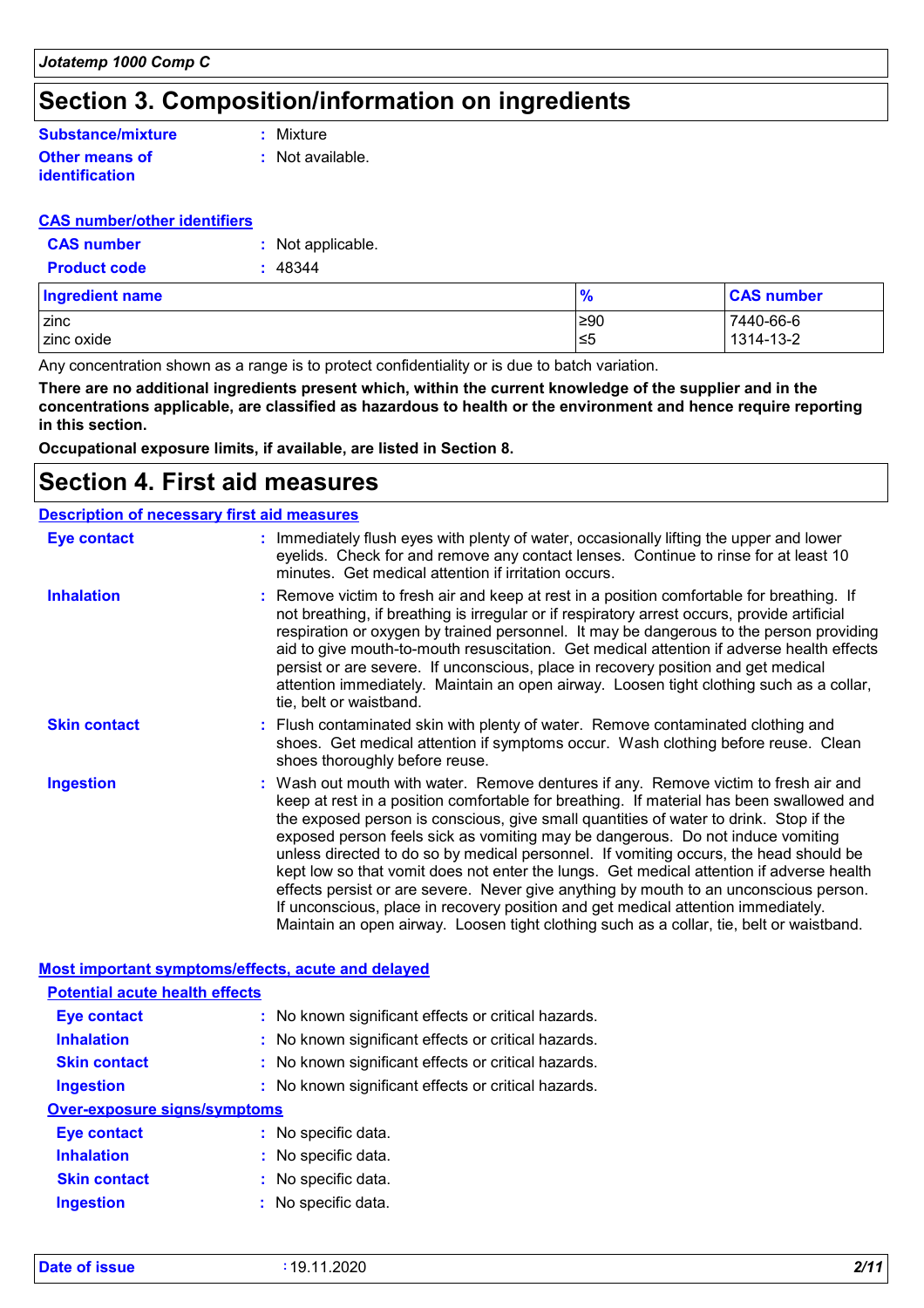# **Section 4. First aid measures**

| Indication of immediate medical attention and special treatment needed, if necessary |                                                                                                                                                                               |  |
|--------------------------------------------------------------------------------------|-------------------------------------------------------------------------------------------------------------------------------------------------------------------------------|--|
| <b>Notes to physician</b>                                                            | : Treat symptomatically. Contact poison treatment specialist immediately if large<br>quantities have been ingested or inhaled.                                                |  |
| <b>Specific treatments</b>                                                           | : No specific treatment.                                                                                                                                                      |  |
| <b>Protection of first-aiders</b>                                                    | : No action shall be taken involving any personal risk or without suitable training. It may<br>be dangerous to the person providing aid to give mouth-to-mouth resuscitation. |  |

#### **See toxicological information (Section 11)**

# **Section 5. Fire-fighting measures**

| <b>Extinguishing media</b>                               |                                                                                                                                                                                                                  |
|----------------------------------------------------------|------------------------------------------------------------------------------------------------------------------------------------------------------------------------------------------------------------------|
| <b>Suitable extinguishing</b><br>media                   | : Use an extinguishing agent suitable for the surrounding fire.                                                                                                                                                  |
| <b>Unsuitable extinguishing</b><br>media                 | : None known.                                                                                                                                                                                                    |
| <b>Specific hazards arising</b><br>from the chemical     | : This material is very toxic to aquatic life with long lasting effects. Fire water<br>contaminated with this material must be contained and prevented from being discharged<br>to any waterway, sewer or drain. |
| <b>Hazardous thermal</b><br>decomposition products       | : Decomposition products may include the following materials:<br>metal oxide/oxides                                                                                                                              |
| <b>Special protective actions</b><br>for fire-fighters   | : Promptly isolate the scene by removing all persons from the vicinity of the incident if<br>there is a fire. No action shall be taken involving any personal risk or without suitable<br>training.              |
| <b>Special protective</b><br>equipment for fire-fighters | : Fire-fighters should wear appropriate protective equipment and self-contained breathing<br>apparatus (SCBA) with a full face-piece operated in positive pressure mode.                                         |

# **Section 6. Accidental release measures**

|                                                              |    | <b>Personal precautions, protective equipment and emergency procedures</b>                                                                                                                                                                                                                                                                                                        |
|--------------------------------------------------------------|----|-----------------------------------------------------------------------------------------------------------------------------------------------------------------------------------------------------------------------------------------------------------------------------------------------------------------------------------------------------------------------------------|
| For non-emergency<br>personnel                               |    | : No action shall be taken involving any personal risk or without suitable training.<br>Evacuate surrounding areas. Keep unnecessary and unprotected personnel from<br>entering. Do not touch or walk through spilled material. Provide adequate ventilation.<br>Wear appropriate respirator when ventilation is inadequate. Put on appropriate<br>personal protective equipment. |
| For emergency responders                                     | ÷. | If specialized clothing is required to deal with the spillage, take note of any information in<br>Section 8 on suitable and unsuitable materials. See also the information in "For non-<br>emergency personnel".                                                                                                                                                                  |
| <b>Environmental precautions</b>                             |    | : Avoid dispersal of spilled material and runoff and contact with soil, waterways, drains<br>and sewers. Inform the relevant authorities if the product has caused environmental<br>pollution (sewers, waterways, soil or air). Water polluting material. May be harmful to<br>the environment if released in large quantities. Collect spillage.                                 |
| <b>Methods and materials for containment and cleaning up</b> |    |                                                                                                                                                                                                                                                                                                                                                                                   |
| <b>Small spill</b>                                           |    | : Move containers from spill area. Vacuum or sweep up material and place in a<br>designated, labeled waste container. Dispose of via a licensed waste disposal<br>contractor.                                                                                                                                                                                                     |
| <b>Large spill</b>                                           |    | : Move containers from spill area. Approach release from upwind. Prevent entry into<br>sewers, water courses, basements or confined areas. Vacuum or sweep up material<br>and place in a designated, labeled waste container. Dispose of via a licensed waste<br>disposal contractor. Note: see Section 1 for emergency contact information and Section                           |

13 for waste disposal.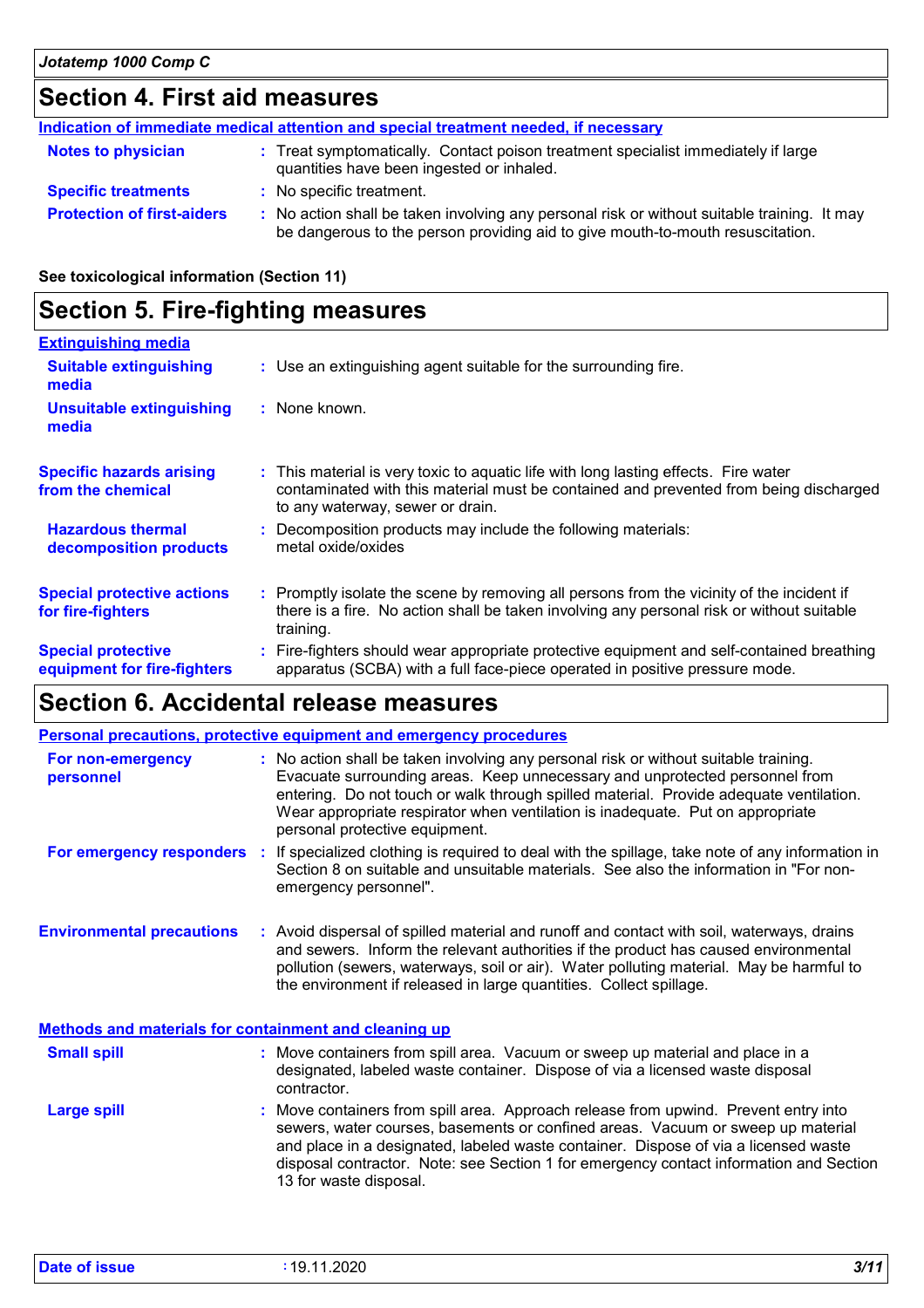# **Section 7. Handling and storage**

| <b>Precautions for safe handling</b>                                             |                                                                                                                                                                                                                                                                                                                                                                                                                                                                                                                                                                                    |
|----------------------------------------------------------------------------------|------------------------------------------------------------------------------------------------------------------------------------------------------------------------------------------------------------------------------------------------------------------------------------------------------------------------------------------------------------------------------------------------------------------------------------------------------------------------------------------------------------------------------------------------------------------------------------|
| <b>Protective measures</b>                                                       | : Put on appropriate personal protective equipment (see Section 8). Do not ingest. Avoid<br>contact with eyes, skin and clothing. Avoid release to the environment. Keep in the<br>original container or an approved alternative made from a compatible material, kept<br>tightly closed when not in use. Empty containers retain product residue and can be<br>hazardous. Do not reuse container.                                                                                                                                                                                 |
| <b>Advice on general</b><br>occupational hygiene                                 | : Eating, drinking and smoking should be prohibited in areas where this material is<br>handled, stored and processed. Workers should wash hands and face before eating,<br>drinking and smoking. Remove contaminated clothing and protective equipment before<br>entering eating areas. See also Section 8 for additional information on hygiene<br>measures.                                                                                                                                                                                                                      |
| <b>Conditions for safe storage,</b><br>including any<br><b>incompatibilities</b> | : Store in accordance with local regulations. Store in original container protected from<br>direct sunlight in a dry, cool and well-ventilated area, away from incompatible materials<br>(see Section 10) and food and drink. Keep container tightly closed and sealed until<br>ready for use. Containers that have been opened must be carefully resealed and kept<br>upright to prevent leakage. Do not store in unlabeled containers. Use appropriate<br>containment to avoid environmental contamination. See Section 10 for incompatible<br>materials before handling or use. |

# **Section 8. Exposure controls/personal protection**

#### **Control parameters**

#### **Occupational exposure limits**

| <b>Ingredient name</b> | <b>Exposure limits</b>                                                                   |
|------------------------|------------------------------------------------------------------------------------------|
| zinc                   | None                                                                                     |
| zinc oxide             | NIOSH REL (United States, 10/2016).                                                      |
|                        | CEIL: 15 mg/m <sup>3</sup> Form: Dust                                                    |
|                        | TWA: 5 mg/m <sup>3</sup> 10 hours. Form: Dust and                                        |
|                        | fumes                                                                                    |
|                        | STEL: 10 mg/m <sup>3</sup> 15 minutes. Form: Fume                                        |
|                        | OSHA PEL 1989 (United States, 3/1989).                                                   |
|                        | STEL: 10 mg/m <sup>3</sup> 15 minutes. Form: Fume                                        |
|                        | TWA: 5 mg/m <sup>3</sup> 8 hours. Form: Fume                                             |
|                        | TWA: 5 mg/m <sup>3</sup> 8 hours. Form: Respirable                                       |
|                        | fraction                                                                                 |
|                        | TWA: 10 mg/m <sup>3</sup> 8 hours. Form: Total dust<br>OSHA PEL (United States, 5/2018). |
|                        | TWA: 5 mg/m <sup>3</sup> 8 hours. Form: Fume                                             |
|                        | TWA: 5 mg/m <sup>3</sup> 8 hours. Form: Respirable                                       |
|                        | fraction                                                                                 |
|                        | TWA: 15 mg/m <sup>3</sup> 8 hours. Form: Total dust                                      |
|                        | ACGIH TLV (United States, 3/2020).                                                       |
|                        | STEL: 10 mg/m <sup>3</sup> 15 minutes. Form:                                             |
|                        | Respirable fraction                                                                      |
|                        | TWA: 2 mg/m <sup>3</sup> 8 hours. Form: Respirable                                       |
|                        | fraction                                                                                 |
|                        |                                                                                          |

| <b>Appropriate engineering</b>                   | : Good general ventilation should be sufficient to control worker exposure to airborne                                                                                                                                                                                                                                          |
|--------------------------------------------------|---------------------------------------------------------------------------------------------------------------------------------------------------------------------------------------------------------------------------------------------------------------------------------------------------------------------------------|
| <b>controls</b>                                  | contaminants.                                                                                                                                                                                                                                                                                                                   |
| <b>Environmental exposure</b><br><b>controls</b> | : Emissions from ventilation or work process equipment should be checked to ensure<br>they comply with the requirements of environmental protection legislation. In some<br>cases, fume scrubbers, filters or engineering modifications to the process equipment<br>will be necessary to reduce emissions to acceptable levels. |

#### **Individual protection measures**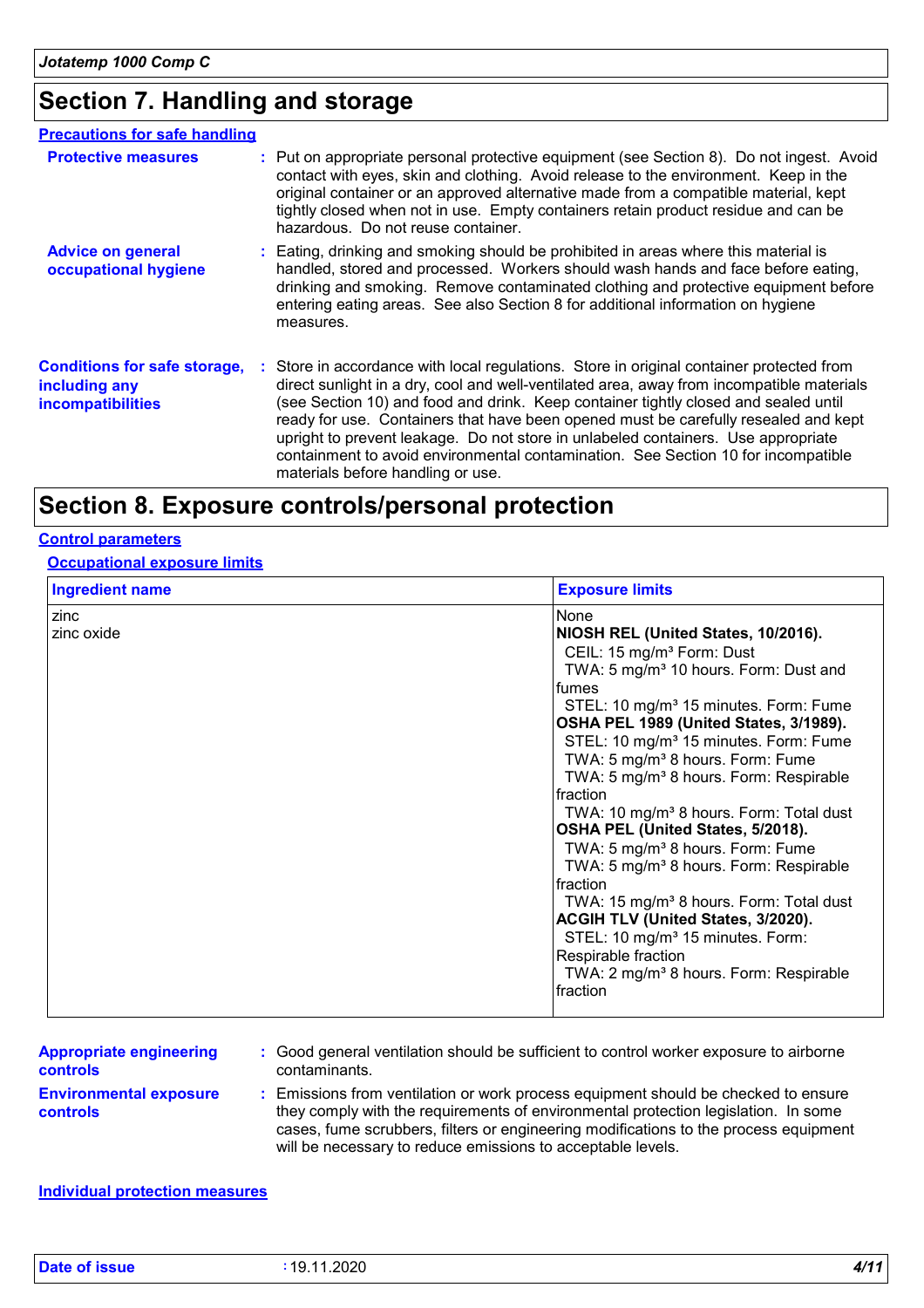# **Section 8. Exposure controls/personal protection**

| <b>Hygiene measures</b><br><b>Eye/face protection</b> | : Wash hands, forearms and face thoroughly after handling chemical products, before<br>eating, smoking and using the lavatory and at the end of the working period.<br>Appropriate techniques should be used to remove potentially contaminated clothing.<br>Wash contaminated clothing before reusing. Ensure that eyewash stations and safety<br>showers are close to the workstation location.<br>: Safety eyewear complying with an approved standard should be used when a risk                                                                                                                                                                                                                                                                                                                                                                                                                                                           |
|-------------------------------------------------------|------------------------------------------------------------------------------------------------------------------------------------------------------------------------------------------------------------------------------------------------------------------------------------------------------------------------------------------------------------------------------------------------------------------------------------------------------------------------------------------------------------------------------------------------------------------------------------------------------------------------------------------------------------------------------------------------------------------------------------------------------------------------------------------------------------------------------------------------------------------------------------------------------------------------------------------------|
|                                                       | assessment indicates this is necessary to avoid exposure to liquid splashes, mists,<br>gases or dusts. If contact is possible, the following protection should be worn, unless<br>the assessment indicates a higher degree of protection: safety glasses with side-<br>shields.                                                                                                                                                                                                                                                                                                                                                                                                                                                                                                                                                                                                                                                                |
| <b>Skin protection</b>                                |                                                                                                                                                                                                                                                                                                                                                                                                                                                                                                                                                                                                                                                                                                                                                                                                                                                                                                                                                |
| <b>Hand protection</b>                                | : Chemical-resistant, impervious gloves complying with an approved standard should be<br>worn at all times when handling chemical products if a risk assessment indicates this is<br>necessary. Considering the parameters specified by the glove manufacturer, check<br>during use that the gloves are still retaining their protective properties. It should be<br>noted that the time to breakthrough for any glove material may be different for different<br>glove manufacturers. In the case of mixtures, consisting of several substances, the<br>protection time of the gloves cannot be accurately estimated.                                                                                                                                                                                                                                                                                                                         |
|                                                       | There is no one glove material or combination of materials that will give unlimited<br>resistance to any individual or combination of chemicals.<br>The breakthrough time must be greater than the end use time of the product.<br>The instructions and information provided by the glove manufacturer on use,<br>storage, maintenance and replacement must be followed.<br>Gloves should be replaced regularly and if there is any sign of damage to the glove<br>material.<br>Always ensure that gloves are free from defects and that they are stored and used<br>correctly.<br>The performance or effectiveness of the glove may be reduced by physical/chemical<br>damage and poor maintenance.<br>Barrier creams may help to protect the exposed areas of the skin but should not be<br>applied once exposure has occurred.<br>Wear suitable gloves tested to EN374.<br>Recommended, gloves(breakthrough time) > 8 hours: nitrile rubber |
| <b>Body protection</b>                                | : Personal protective equipment for the body should be selected based on the task being<br>performed and the risks involved and should be approved by a specialist before<br>handling this product.                                                                                                                                                                                                                                                                                                                                                                                                                                                                                                                                                                                                                                                                                                                                            |
| <b>Other skin protection</b>                          | : Appropriate footwear and any additional skin protection measures should be selected<br>based on the task being performed and the risks involved and should be approved by a<br>specialist before handling this product.                                                                                                                                                                                                                                                                                                                                                                                                                                                                                                                                                                                                                                                                                                                      |
| <b>Respiratory protection</b>                         | : Based on the hazard and potential for exposure, select a respirator that meets the<br>appropriate standard or certification. Respirators must be used according to a<br>respiratory protection program to ensure proper fitting, training, and other important<br>aspects of use.                                                                                                                                                                                                                                                                                                                                                                                                                                                                                                                                                                                                                                                            |

# **Section 9. Physical and chemical properties**

| <b>Date of issue</b>             | :19.11.2020           | 5/11 |
|----------------------------------|-----------------------|------|
| <b>Flammability (solid, gas)</b> | Not applicable.<br>÷. |      |
| <b>Evaporation rate</b>          | : Not available.      |      |
| <b>Flash point</b>               | Not applicable.<br>÷. |      |
| <b>Boiling point</b>             | : Not available.      |      |
| <b>Melting point</b>             | : Not applicable.     |      |
| pH                               | Not applicable.<br>÷. |      |
| <b>Odor threshold</b>            | : Not applicable.     |      |
| <b>Odor</b>                      | : Characteristic.     |      |
| <b>Color</b>                     | : Gray.               |      |
| <b>Physical state</b>            | : Solid.              |      |
| <b>Appearance</b>                |                       |      |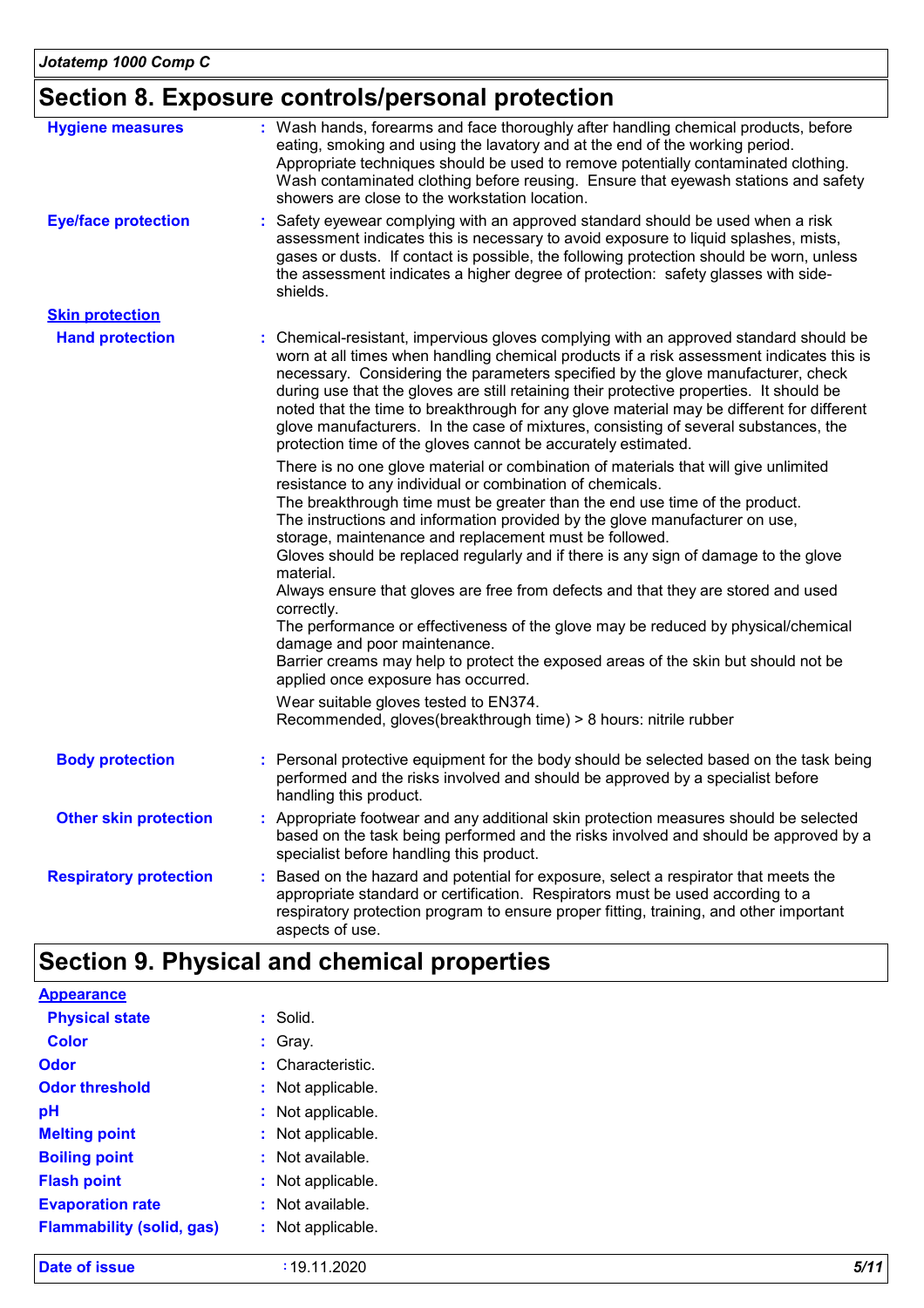## **Section 9. Physical and chemical properties**

| Lower and upper explosive<br>(flammable) limits   | : Not applicable.                                     |                     |
|---------------------------------------------------|-------------------------------------------------------|---------------------|
| <b>Vapor pressure</b>                             | $\therefore$ Not available.                           |                     |
| <b>Vapor density</b>                              | : Highest known value: $5.47$ (Air = 1) (zinc oxide). |                     |
| <b>Relative density</b>                           | $: 7.104$ g/cm <sup>3</sup>                           | 59.28 pounds/gallon |
| <b>Solubility</b>                                 | : Not available.                                      |                     |
| <b>Partition coefficient: n-</b><br>octanol/water | $\therefore$ Not available.                           |                     |
| <b>Auto-ignition temperature</b>                  | : Not applicable.                                     |                     |
| <b>Decomposition temperature</b>                  | : Not available.                                      |                     |
| <b>Viscosity</b>                                  | : Not available.                                      |                     |

### **Section 10. Stability and reactivity**

| <b>Reactivity</b>                            |    | No specific test data related to reactivity available for this product or its ingredients.                |
|----------------------------------------------|----|-----------------------------------------------------------------------------------------------------------|
| <b>Chemical stability</b>                    |    | : The product is stable.                                                                                  |
| <b>Possibility of hazardous</b><br>reactions |    | : Under normal conditions of storage and use, hazardous reactions will not occur.                         |
| <b>Conditions to avoid</b>                   |    | : No specific data.                                                                                       |
| <b>Incompatible materials</b>                | ÷. | No specific data.                                                                                         |
| <b>Hazardous decomposition</b><br>products   |    | : Under normal conditions of storage and use, hazardous decomposition products should<br>not be produced. |

### **Section 11. Toxicological information**

#### **Information on toxicological effects**

#### **Acute toxicity**

Not available.

#### **Irritation/Corrosion**

| <b>Product/ingredient name</b> | <b>Result</b>          | <b>Species</b> | <b>Score</b> | <b>Exposure</b> | <b>Observation</b> |
|--------------------------------|------------------------|----------------|--------------|-----------------|--------------------|
| zinc                           | l Skin - Mild irritant | Human          |              | 72 hours 300    |                    |
|                                |                        |                |              | Micrograms      |                    |
|                                |                        |                |              | I Intermittent  |                    |
| zinc oxide                     | Eyes - Mild irritant   | Rabbit         |              | l 24 hours 500  |                    |
|                                |                        |                |              | l ma            |                    |
|                                | ISkin - Mild irritant  | Rabbit         |              | 24 hours 500    |                    |
|                                |                        |                |              | mg              |                    |

#### **Sensitization**

Not available.

#### **Mutagenicity**

Not available.

#### **Carcinogenicity**

Not available.

#### **Reproductive toxicity** Not available.

**Teratogenicity**

#### Not available.

### **Specific target organ toxicity (single exposure)**

Not available.

#### **Specific target organ toxicity (repeated exposure)**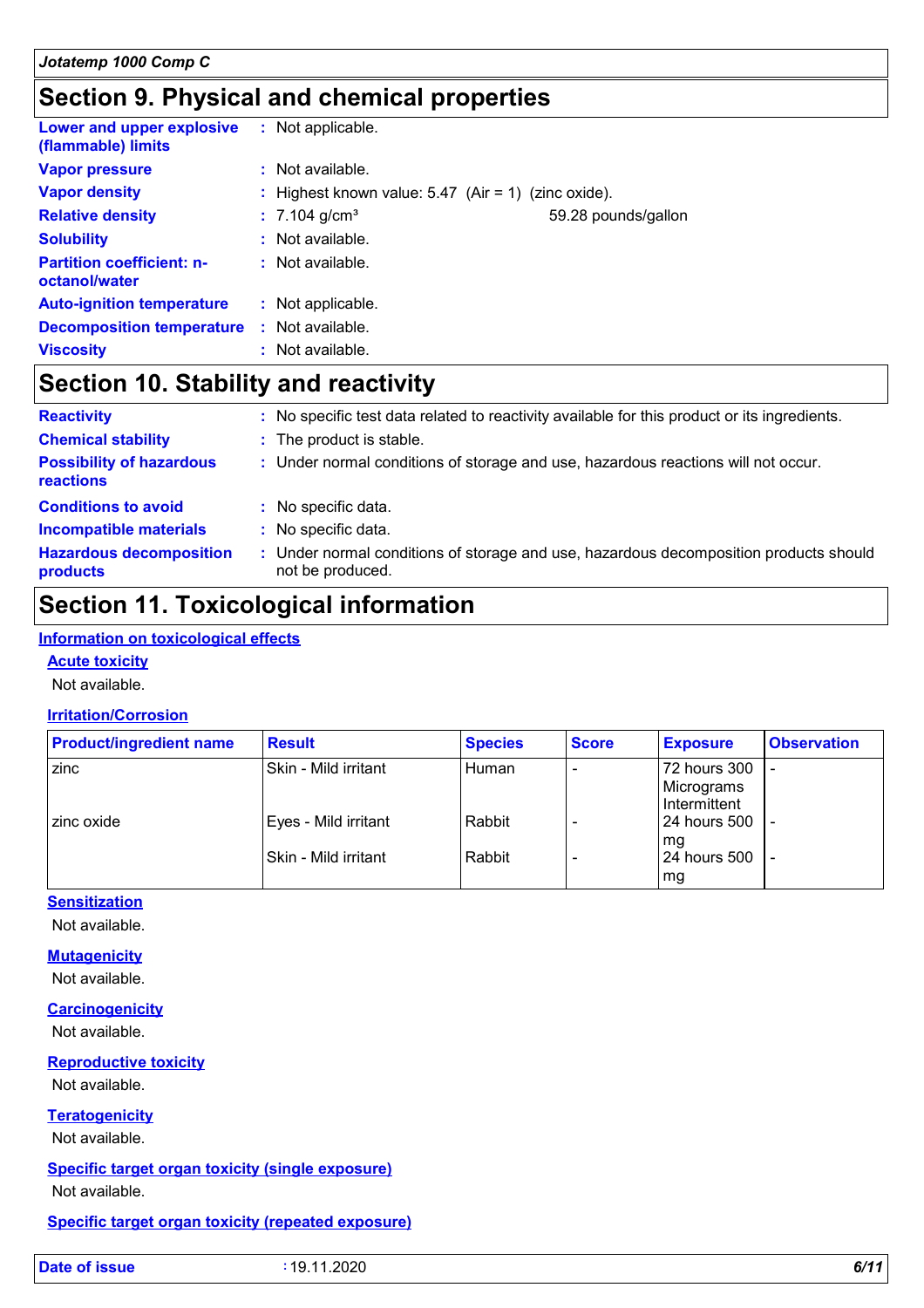## **Section 11. Toxicological information**

#### Not available.

#### **Aspiration hazard**

Not available.

| <b>Information on the likely</b><br>routes of exposure | : Not available.                                    |
|--------------------------------------------------------|-----------------------------------------------------|
| <b>Potential acute health effects</b>                  |                                                     |
| <b>Eye contact</b>                                     | : No known significant effects or critical hazards. |
| <b>Inhalation</b>                                      | : No known significant effects or critical hazards. |
| <b>Skin contact</b>                                    | : No known significant effects or critical hazards. |
| <b>Ingestion</b>                                       | : No known significant effects or critical hazards. |

#### **Symptoms related to the physical, chemical and toxicological characteristics**

| <b>Eye contact</b>  | : No specific data. |
|---------------------|---------------------|
| <b>Inhalation</b>   | : No specific data. |
| <b>Skin contact</b> | : No specific data. |
| <b>Ingestion</b>    | : No specific data. |

#### **Delayed and immediate effects and also chronic effects from short and long term exposure**

| <b>Short term exposure</b>                        |                                                     |
|---------------------------------------------------|-----------------------------------------------------|
| <b>Potential immediate</b><br>effects             | : Not available.                                    |
| <b>Potential delayed effects</b>                  | : Not available.                                    |
| <b>Long term exposure</b>                         |                                                     |
| <b>Potential immediate</b><br>effects             | : Not available.                                    |
| <b>Potential delayed effects : Not available.</b> |                                                     |
| <b>Potential chronic health effects</b>           |                                                     |
| Not available.                                    |                                                     |
| <b>General</b>                                    | : No known significant effects or critical hazards. |
| <b>Carcinogenicity</b>                            | : No known significant effects or critical hazards. |
| <b>Mutagenicity</b>                               | : No known significant effects or critical hazards. |
| <b>Teratogenicity</b>                             | : No known significant effects or critical hazards. |
| <b>Developmental effects</b>                      | : No known significant effects or critical hazards. |
| <b>Fertility effects</b>                          | : No known significant effects or critical hazards. |

### **Numerical measures of toxicity**

Not available. **Acute toxicity estimates**

# **Section 12. Ecological information**

**Toxicity**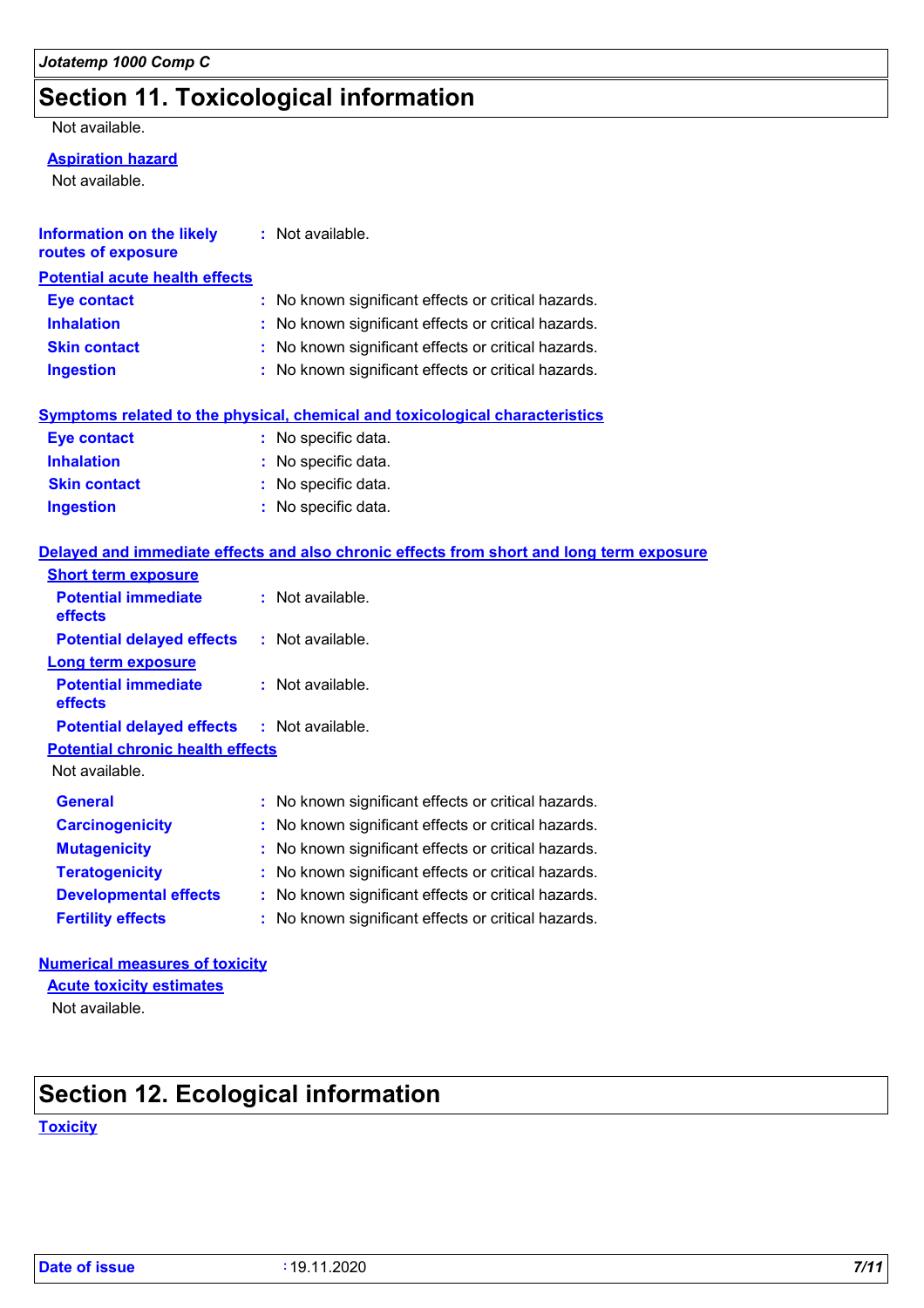### **Section 12. Ecological information**

| <b>Product/ingredient name</b> | <b>Result</b>                                                        | <b>Species</b>                                                                                                       | <b>Exposure</b>      |
|--------------------------------|----------------------------------------------------------------------|----------------------------------------------------------------------------------------------------------------------|----------------------|
| zinc                           | Acute LC50 330 µg/l Fresh water<br>Acute LC50 0.78 mg/l Fresh water  | Daphnia - Daphnia magna<br>Fish                                                                                      | 48 hours<br>96 hours |
| zinc oxide                     | Acute LC50 1.1 ppm Fresh water<br>Chronic NOEC 0.02 mg/l Fresh water | <b>Fish - Oncorhynchus mykiss</b><br>Algae - Pseudokirchneriella<br>subcapitata - Exponential growth<br><b>bhase</b> | 96 hours<br>72 hours |

#### **Persistence and degradability**

| <b>Product/ingredient name</b> | <b>Aquatic half-life</b> | <b>Photolysis</b> | Biodegradability |
|--------------------------------|--------------------------|-------------------|------------------|
| <b>zinc</b>                    |                          |                   | Not readily      |
| I zinc oxide                   |                          |                   | Not readily      |

#### **Bioaccumulative potential**

| <b>Product/ingredient name</b> | $LogP_{ow}$ | <b>BCF</b> | <b>Potential</b> |
|--------------------------------|-------------|------------|------------------|
| zinc oxide                     |             | 28960      | high             |

#### **Mobility in soil**

| <b>Soil/water partition</b> | : Not available. |
|-----------------------------|------------------|
| <b>coefficient (Koc)</b>    |                  |

**Other adverse effects** : No known significant effects or critical hazards.

### **Section 13. Disposal considerations**

The generation of waste should be avoided or minimized wherever possible. Disposal of this product, solutions and any by-products should at all times comply with the requirements of environmental protection and waste disposal legislation and any regional local authority requirements. Dispose of surplus and non-recyclable products via a licensed waste disposal contractor. Waste should not be disposed of untreated to the sewer unless fully compliant with the requirements of all authorities with jurisdiction. Waste packaging should be recycled. Incineration or landfill should only be considered when recycling is not feasible. This material and its container must be disposed of in a safe way. Care should be taken when handling emptied containers that have not been cleaned or rinsed out. Empty containers or liners may retain some product residues. Avoid dispersal of spilled material and runoff and contact with soil, waterways, drains and sewers. **Disposal methods :**

### **Section 14. Transport information**

|                                   | <b>DOT</b><br><b>Classification</b>                                                  | <b>TDG</b><br><b>Classification</b>                                                  | <b>Mexico</b><br><b>Classification</b>                                               | <b>ADR/RID</b>                                                                       | <b>IMDG</b>                                                                          | <b>IATA</b>                                                                          |
|-----------------------------------|--------------------------------------------------------------------------------------|--------------------------------------------------------------------------------------|--------------------------------------------------------------------------------------|--------------------------------------------------------------------------------------|--------------------------------------------------------------------------------------|--------------------------------------------------------------------------------------|
| <b>UN number</b>                  | <b>UN3077</b>                                                                        | <b>UN3077</b>                                                                        | <b>UN3077</b>                                                                        | <b>UN3077</b>                                                                        | <b>UN3077</b>                                                                        | <b>UN3077</b>                                                                        |
| <b>UN proper</b><br>shipping name | Environmentally<br>hazardous<br>substance,<br>solid, n.o.s.<br>(zinc, zinc<br>oxide) | Environmentally<br>hazardous<br>substance,<br>solid, n.o.s.<br>(zinc, zinc<br>oxide) | Environmentally<br>hazardous<br>substance,<br>solid, n.o.s.<br>(zinc, zinc<br>oxide) | Environmentally<br>hazardous<br>substance,<br>solid, n.o.s.<br>(zinc, zinc<br>oxide) | Environmentally<br>hazardous<br>substance,<br>solid, n.o.s.<br>(zinc, zinc<br>oxide) | Environmentally<br>hazardous<br>substance,<br>solid, n.o.s.<br>(zinc, zinc<br>oxide) |
| Date of issue                     |                                                                                      | :19.11.2020                                                                          |                                                                                      |                                                                                      |                                                                                      | 8/11                                                                                 |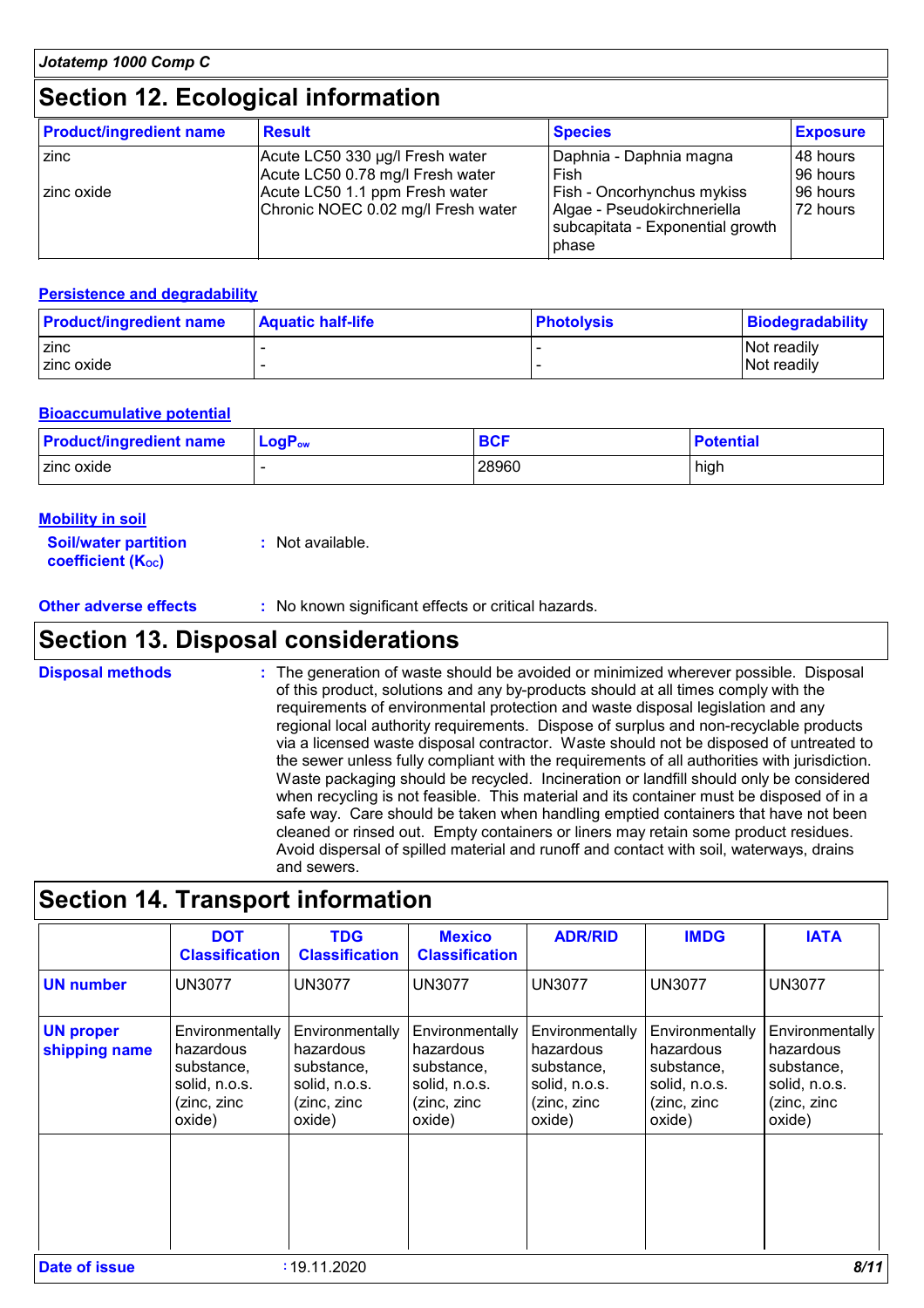# **Section 14. Transport information**

| <b>Transport</b>                | 9              | 9              | 9          | 9              | 9              | 9             |  |
|---------------------------------|----------------|----------------|------------|----------------|----------------|---------------|--|
| hazard class(es)                |                | 11 N           |            |                |                | $\mathcal{A}$ |  |
|                                 | $\bigstar$     | $\bigstar$     | $\bigstar$ | $\bigstar$     | $\bigstar$     | $\bigstar$    |  |
| <b>Packing group</b>            | $\mathbf{III}$ | $\mathbf{III}$ | Ш          | $\mathbf{III}$ | $\mathbf{III}$ | Ш             |  |
| <b>Environmental</b><br>hazards | Yes.           | Yes.           | Yes.       | Yes.           | Yes.           | Yes.          |  |

#### **Additional information**

| <b>DOT Classification</b>                                                        | : Non-bulk packages of this product are not regulated as hazardous materials in package<br>sizes less than the product reportable quantity, unless transported by inland waterway.<br>The marine pollutant mark is not required when transported on inland waterways in<br>sizes of ≤5 L or ≤5 kg.<br>Reportable quantity 1052.6 lbs / 477.89 kg. Package sizes shipped in quantities less<br>than the product reportable quantity are not subject to the RQ (reportable quantity)<br>transportation requirements. |
|----------------------------------------------------------------------------------|--------------------------------------------------------------------------------------------------------------------------------------------------------------------------------------------------------------------------------------------------------------------------------------------------------------------------------------------------------------------------------------------------------------------------------------------------------------------------------------------------------------------|
| <b>TDG Classification</b>                                                        | : Product classified as per the following sections of the Transportation of Dangerous<br>Goods Regulations: 2.43-2.45 (Class 9), 2.7 (Marine pollutant mark).<br>Non-bulk packages of this product are not regulated as dangerous goods when<br>transported by road or rail.                                                                                                                                                                                                                                       |
| <b>Mexico Classification</b>                                                     | : The environmentally hazardous substance mark is not required when transported in<br>sizes of ≤5 L or ≤5 kg.                                                                                                                                                                                                                                                                                                                                                                                                      |
| <b>ADR/RID</b>                                                                   | : Tunnel restriction code: (-)<br>Hazard identification number: 90                                                                                                                                                                                                                                                                                                                                                                                                                                                 |
| <b>IMDG</b>                                                                      | : Emergency schedules (EmS): F-A, S-F<br>Marine pollutant: Yes.                                                                                                                                                                                                                                                                                                                                                                                                                                                    |
| <b>IATA</b>                                                                      | : This product is not regulated as a dangerous good when transported in sizes of $\leq 5$ L or<br>$\leq$ 5 kg, provided the packagings meet the general provisions of 5.0.2.4.1, 5.0.2.6.1.1 and<br>$5.0.2.8$ .                                                                                                                                                                                                                                                                                                    |
|                                                                                  | Special precautions for user : Transport within user's premises: always transport in closed containers that are<br>upright and secure. Ensure that persons transporting the product know what to do in the<br>event of an accident or spillage.                                                                                                                                                                                                                                                                    |
| <b>Transport in bulk according : Not available.</b><br>to Annex II of MARPOL and |                                                                                                                                                                                                                                                                                                                                                                                                                                                                                                                    |

**the IBC Code**

# **Section 15. Regulatory information**

| : TSCA 6 proposed risk management: lead                           |
|-------------------------------------------------------------------|
| <b>TSCA 8(a) CDR Exempt/Partial exemption:</b> Not determined     |
| United States inventory (TSCA 8b): Not determined.                |
| <b>Clean Water Act (CWA) 307:</b> zinc oxide; zinc; lead; cadmium |
|                                                                   |

#### **Clean Air Act Section 112(b) Hazardous Air Pollutants (HAPs)**

| Ingredient name                                | <b>CAS number</b>      |               |  |
|------------------------------------------------|------------------------|---------------|--|
| lead<br>cadmium                                | 7439-92-1<br>7440-43-9 | 0.01<br>0.008 |  |
| <b>Clean Air Act Section 602</b><br>Not listed |                        |               |  |

**Clean Air Act Section 602 Class I Substances**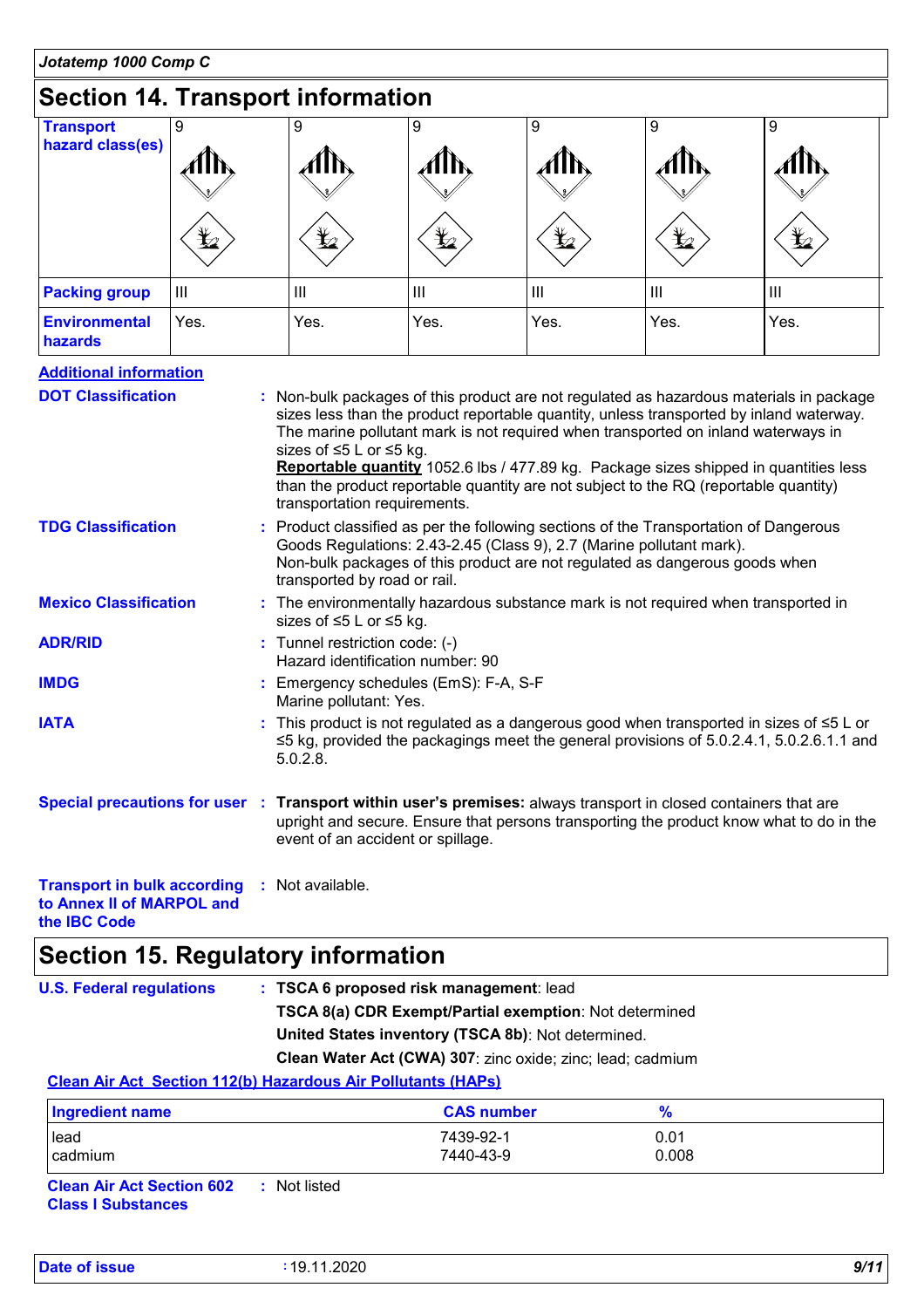### **Section 15. Regulatory information**

| <b>Clean Air Act Section 602</b><br><b>Class II Substances</b> | : Not listed |  |
|----------------------------------------------------------------|--------------|--|
| <b>DEA List I Chemicals</b><br>(Precursor Chemicals)           | : Not listed |  |
| <b>DEA List II Chemicals</b><br>(Essential Chemicals)          | : Not listed |  |
| GADA SASISAL                                                   |              |  |

#### **SARA 302/304**

#### **Composition/information on ingredients**

No products were found.

| <b>SARA 304 RQ</b> | : Not applicable. |
|--------------------|-------------------|
|--------------------|-------------------|

#### **SARA 311/312**

#### **Classification :** : Not applicable.

#### **Composition/information on ingredients**

No products were found.

#### **SARA 313**

|                                           | <b>Product name</b>        | <b>CAS number</b>                         | $\frac{9}{6}$         |
|-------------------------------------------|----------------------------|-------------------------------------------|-----------------------|
| <b>Form R - Reporting</b><br>requirements | zinc<br>zinc oxide<br>lead | 7440-66-6<br>$1314 - 13 - 2$<br>7439-92-1 | ≥90<br>l≤5<br> < 0.03 |
| <b>Supplier notification</b>              | zinc<br>zinc oxide         | 7440-66-6<br>1314-13-2                    | ≥90<br>פ≥ا            |

SARA 313 notifications must not be detached from the SDS and any copying and redistribution of the SDS shall include copying and redistribution of the notice attached to copies of the SDS subsequently redistributed.

#### **State regulations**

| <b>Massachusetts</b> | : The following components are listed: ZINC OXIDE FUME; ZINC                                 |
|----------------------|----------------------------------------------------------------------------------------------|
| <b>New York</b>      | : The following components are listed: Zinc                                                  |
| <b>New Jersey</b>    | : The following components are listed: ZINC OXIDE; ZINC                                      |
| Pennsylvania         | : The following components are listed: ZINC OXIDE; ZINC OXIDE FUME; ZINC<br><b>COMPOUNDS</b> |

#### **California Prop. 65**

This product does not require a Safe Harbor warning under California Prop. 65.

#### **International regulations**

**Chemical Weapon Convention List Schedules I, II & III Chemicals**

Not listed.

#### **Montreal Protocol**

Not listed.

**Stockholm Convention on Persistent Organic Pollutants** Not listed.

**Rotterdam Convention on Prior Informed Consent (PIC)** Not listed.

**UNECE Aarhus Protocol on POPs and Heavy Metals** Not listed.

#### **International lists**

| <b>National inventory</b> |                   |
|---------------------------|-------------------|
| <b>Australia</b>          | : Not determined. |
| <b>Canada</b>             | : Not determined. |
| <b>China</b>              | : Not determined. |

**Date of issue :** 19.11.2020 *10/11*